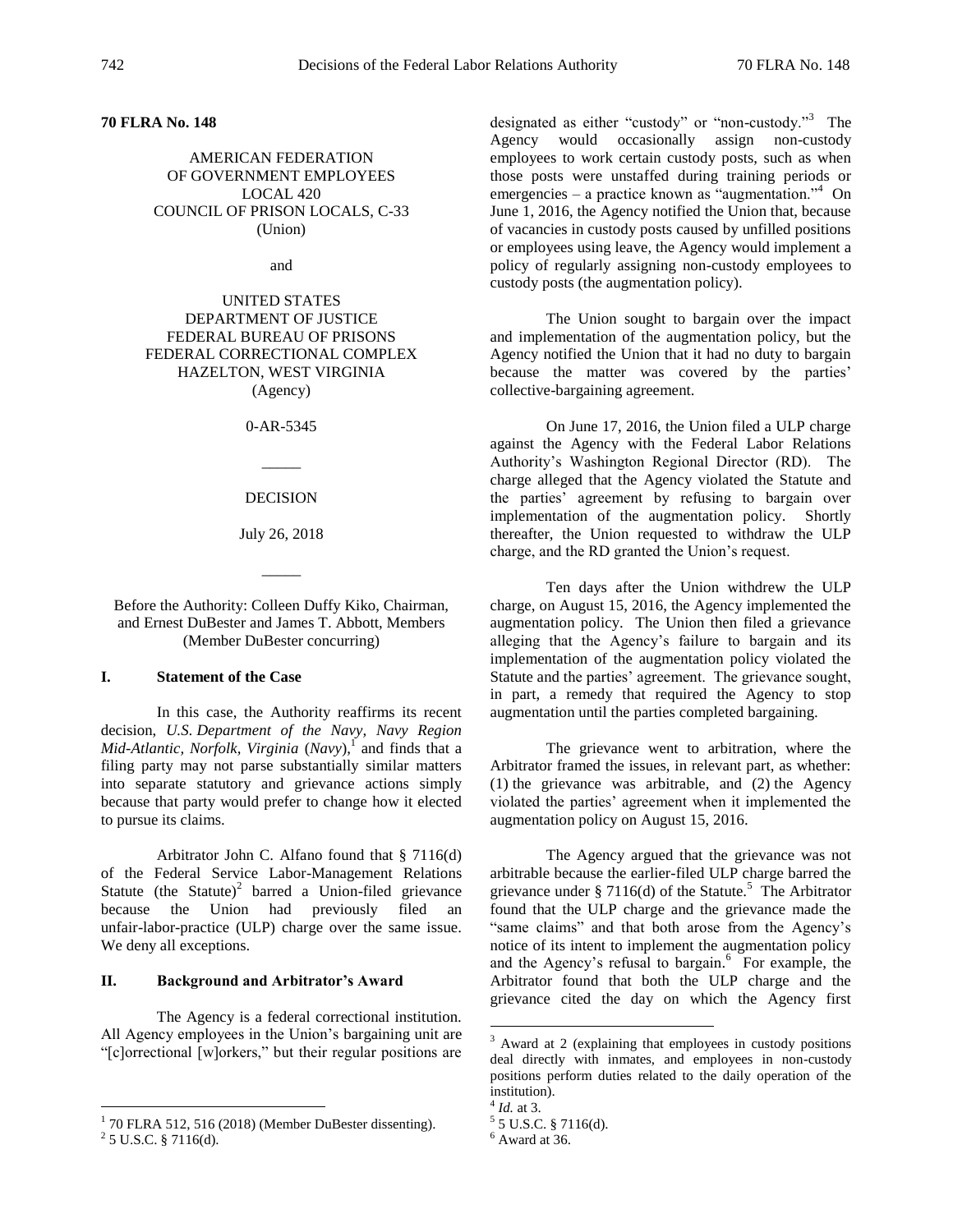notified the Union of its intent to implement the augmentation policy as the initial date of the alleged violations, used nearly identical wording, contained the same "essential claims," and "would have resulted in the same relief if granted."<sup>7</sup> Thus, the Arbitrator concluded that § 7116(d) barred the grievance and he made no findings regarding the grievance's merits.

On January 19, 2018, the Union filed exceptions to the Arbitrator's award, and on February 23, 2018, the Agency filed an opposition to those exceptions.

## **III. Analysis and Conclusions**

The Union argues that the award is contrary to law because the Arbitrator erroneously found that the earlier-filed ULP charge barred all of the claims in the grievance.<sup>8</sup>

Under § 7116(d) of the Statute, issues may be raised under a negotiated grievance procedure or under the statutory ULP procedure, but not under both procedures.<sup>9</sup> As relevant here, for an earlier-filed ULP charge to preclude a grievance under § 7116(d), the ULP charge and the grievance must concern the same issue.<sup>10</sup> To determine whether the issues involved in a ULP charge and a grievance are the same, the Authority examines whether: (1) the ULP charge and the grievance arose from the same set of factual circumstances, and (2) the theories advanced in support of the ULP charge and the grievance were "substantially similar."<sup>11</sup> As emphasized in *Navy*, § 7116(d) bars a later-filed grievance where the theories advanced in an earlier-filed ULP charge are "*substantially similar*" – it does not require that the theories "be *identical*."<sup>12</sup>

In *Navy*, the Authority found that a grievance's contractual claims were not "different in any meaningful

 $\overline{a}$ 

respect" from a ULP charge's statutory claims and, therefore,  $\S$  7116(d) barred the grievance.<sup>13</sup> Here, the Union argues that the ULP charge and the grievance involved different theories because the ULP charge concerned the Agency's failure to bargain over implementation of the augmentation policy and the grievance concerned contractual violations that arose from the Agency's decision to implement without having bargained. $14$  But the Arbitrator found that the charge and the grievance both arose from the Agency's decision to implement the augmentation policy without bargaining, were "essentially" the same, and sought the same relief.<sup>15</sup> Accordingly, we find that the theories advanced in support of both claims are "substantially similar,"<sup>16</sup> and the Arbitrator did not err in concluding that the ULP charge and the grievance concern the same issue.

Further, the Union is mistaken that, because it withdrew the ULP charge, it had a choice of filing either a ULP charge or a grievance after the Agency implemented the augmentation policy.<sup>17</sup> The Authority has consistently held that an issue is raised for the purposes of § 7116(d) when a ULP charge is filed, even if that charge is withdrawn before adjudication on the merits.<sup>18</sup> Thus, when the Union elected to file the ULP charge, it foreclosed its ability to file a grievance later over the same issue.

For the foregoing reasons, the Union has not demonstrated that the award is contrary to law. Additionally, because the Arbitrator correctly found that § 7116(d) barred the grievance,<sup>19</sup> he did not exceed his authority<sup>20</sup> by failing to resolve whether the Agency violated the parties' agreement. 21

#### **IV. Decision**

We deny the Union's exceptions.

 $\overline{a}$ 

<sup>7</sup> *Id.* at 36-37.

<sup>8</sup> Exceptions at 5-7.

 $9^9$  5 U.S.C. § 7116(d).

<sup>&</sup>lt;sup>10</sup> In addition, the issue must have been earlier raised under the ULP procedures, and the selection of the ULP procedures must have been in the discretion of the aggrieved party. *U.S. Dep't of the Navy, Naval Air Eng'g Station, Lakehurst, N.J.*, 64 FLRA 1110, 1111 (2010) (citing *U.S. Dep't of HHS, Indian Health Serv., Alaska Area Native Health Servs., Anchorage, Alaska*, 56 FLRA 535, 538 (2000)). Here, the Union's exception challenges only the Arbitrator's finding that the ULP charge and the grievance concerned the same issue.

<sup>11</sup> *Navy*, 70 FLRA at 514 (emphasis omitted) (citing *U.S. Dep't of the Army, Army Fin. & Accounting Ctr., Indianapolis, Ind.*, 38 FLRA 1345, 1351 (1991), *pet. for review denied sub nom*, *AFGE, Local 1411 v. FLRA*, 960 F.2d 176 (D.C. Cir. 1992) (*Army*)); *IAMAW, Lodge 39*, 44 FLRA 1291, 1297 (1992) (*Lodge 39*) (citing *U.S. DOD, Marine Corps Logistics Base, Albany, Ga.*, 37 FLRA 1268, 1272 (1990)).

<sup>&</sup>lt;sup>12</sup> 70 FLRA at 517.

<sup>13</sup> *Id.* at 516.

 $14$  Exceptions at 6-7.

<sup>&</sup>lt;sup>15</sup> Award at 36-37.

<sup>16</sup> *E.g.*, *Navy*, 70 FLRA at 516-17.

<sup>&</sup>lt;sup>17</sup> Exceptions at 6-7.

<sup>18</sup> *E.g.*, *U.S. Dep't of Transp., FAA*, 62 FLRA 54, 56 (2007); *Lodge 39*, 44 FLRA at 1298-99 (citing *U.S. Dep't of Interior, Bureau of Indian Affairs, Chemawa Indian Boarding Sch.*, 39 FLRA 1322, 1324 (1991)); *DOD Dependents Sch., Pac. Region*, 17 FLRA 1001, 1003 (1985) (citing *Headquarters, Space Div., L.A. Air Force Station, Cal.*, 17 FLRA 969, 970-71 (1985)).

Award at 37-38.

 $20$  Exceptions at 8.

<sup>21</sup> *See, e.g.*, *AFGE, Council of Prison Locals, Council 33*, 66 FLRA 602, 605 (2012) (arbitrator did not exceed his authority by failing to address merits of a grievance after he found grievance was not arbitrable); *United Power Trades Org.*, 63 FLRA 208, 209 (2009) (same); *AFGE, Local 2250*, 10 FLRA 47, 47-48 (1982) (same).